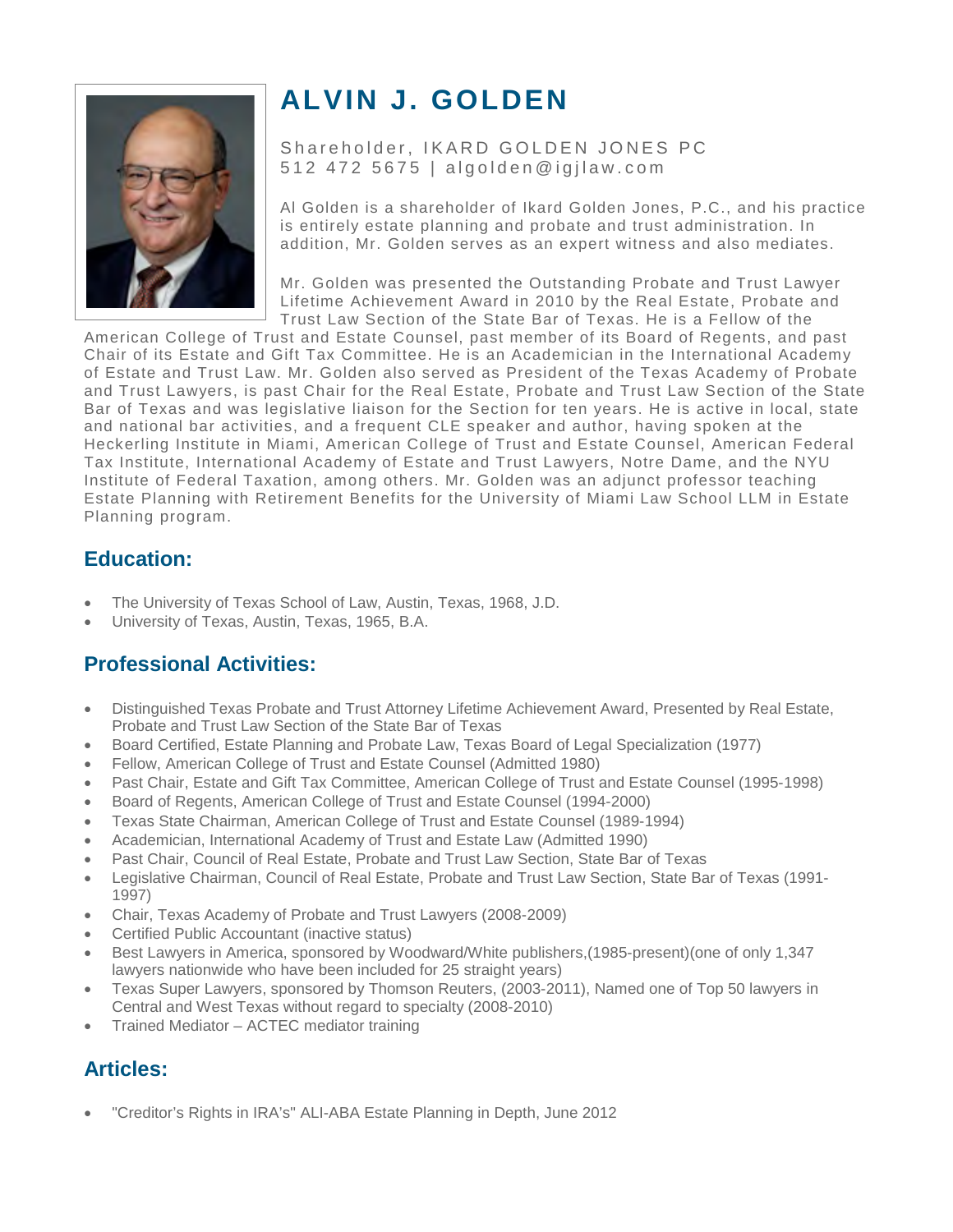- ["WhiskeyTangoFoxtrot, An Introduction to the Solutions Provided and Issues Raised by the Tax Relief,](http://igjlaw.com/alvin_golden_articles/The%20Two-Year%20Solution%20--%20An%20Introduction%20to%20the%20Solutions%20Provided%20and%20Issues%20Raised%20by%20the%20Tax%20Reli.pdf)  [Unemployment Insurance Restoration, and Job Creation Act of 2010" Advanced Estate Planning, 2011](http://igjlaw.com/alvin_golden_articles/The%20Two-Year%20Solution%20--%20An%20Introduction%20to%20the%20Solutions%20Provided%20and%20Issues%20Raised%20by%20the%20Tax%20Reli.pdf)
- ["It should not be this hard: A look at trusts as beneficiaries of retirement benefits" The American College of](http://igjlaw.com/alvin_golden_articles/Revisions%20ACTEC%20Journal.pdf)  [Trust and Estate Counsel, Fall 2010](http://igjlaw.com/alvin_golden_articles/Revisions%20ACTEC%20Journal.pdf)
- ["Selected problems in planning with retirement benefits: Community property Issues and creditor's rights"](http://igjlaw.com/alvin_golden_articles/texastech.pdf)  [Heckerling 2009](http://igjlaw.com/alvin_golden_articles/texastech.pdf)
- ["Fiduciary Litigation and the UPIA Twins" Fiduciary Litigation, Dallas, Texas April 24-25, 2008](http://igjlaw.com/alvin_golden_articles/UPIA%20speech.fidlit08.pdf)
- ["What we need are a few more acronyms: A guide to drafting beneficiary designations for retirement benefits"](http://igjlaw.com/alvin_golden_articles/Paper.pdf)  [State Bar of Texas, October 25-26, 2007](http://igjlaw.com/alvin_golden_articles/Paper.pdf)
- [Appendices to "What we need are a few more acronyms: A guide to drafting beneficiary designations for](http://igjlaw.com/alvin_golden_articles/Appendices.pdf)  [retirement benefits" State Bar of Texas, October 25-26, 2007](http://igjlaw.com/alvin_golden_articles/Appendices.pdf)
- ["Estate Planning for Retirement Benefits" June 19, 2007](http://igjlaw.com/alvin_golden_articles/updated2.pdf)
- ["The UPIA Twins: Are they Evil or Simply Conjoined?" Dallas Bar Association, Probate, Trusts & Estates](http://igjlaw.com/alvin_golden_articles/UPIA%20speech.Dallasprobate.pdf)  [Section, October 24, 2006](http://igjlaw.com/alvin_golden_articles/UPIA%20speech.Dallasprobate.pdf)
- ["Trying not to render unto Caesar-Charitable gifts of retirement benefits" 2005](http://igjlaw.com/alvin_golden_articles/Golden.pdf)
- ["An Overview of Community Property Law: The Basic Rules for Determining the Classification of Property"](http://igjlaw.com/alvin_golden_articles/ACTECCP.pdf)  [ACTEC, February 14, 2005](http://igjlaw.com/alvin_golden_articles/ACTECCP.pdf)
- ["Going through the drill: A brief overview of oil and gas in estates and trusts" U.S. Trust Corporation, October](http://igjlaw.com/alvin_golden_articles/O&G%20Paper.Final.pdf)  [22, 2002](http://igjlaw.com/alvin_golden_articles/O&G%20Paper.Final.pdf)
- "To love, honor, cherish and [act as a fiduciary—A frightening new component of the marital compact"](http://igjlaw.com/alvin_golden_articles/FIDUDUT2000.SBT2.pdf)  [Southwest Legal Foundation, Dallas, Texas May 3-4, 2001](http://igjlaw.com/alvin_golden_articles/FIDUDUT2000.SBT2.pdf)
- "An Overview of Texas Community Property Law"

## **[Publications and Speaking Engagements:](http://igjlaw.com/alvinjgolden.html)**

Mr. Golden has spoken extensively in estate planning, community property law and employee benefits areas, including programs for State Bar of Texas, American College of Trust and Estate Counsel, International Academy of Estate and Trust Law, University of Notre Dame, American Law Institute-American Bar Association (ALI-ABA), American Bar Association, New York University Institute on Federal Tax, New York State Bar Estate Planning Institute, Southwestern Legal Foundation, UCLA-CEB, University of Texas, American Institute on Federal Taxation, Texas Society of Certified Public Accountants. Additionally, he has published articles in Estate Planning Magazine, the ACTEC Journal, Trusts and Estates Magazine, and Texas Tech Estate Planning and Community Property Law Journal. He is an active contributor to ACTEC list serve.

#### **[Educator:](http://igjlaw.com/alvinjgolden.html)**

Adjunct Professor, University of Miami School of Law, LLM Program in Estate Planning (2007- 2009)

#### **[Community Activities:](http://igjlaw.com/alvinjgolden.html)**

- President, Zachary Scott Theater Center (1969-1972)
- Chair, Austin Arts Commission (1975-1981)
- President, Paramount Theater (1985-1988)
- Austin Tomorrow Task Force

#### **[Legislative Activities:](http://igjlaw.com/alvinjgolden.html)**

For many years, Mr. Golden has been instrumental in the legislative activities for the Real Estate, Probate & Trust Law Section and the Texas Academy of Probate Lawyers.